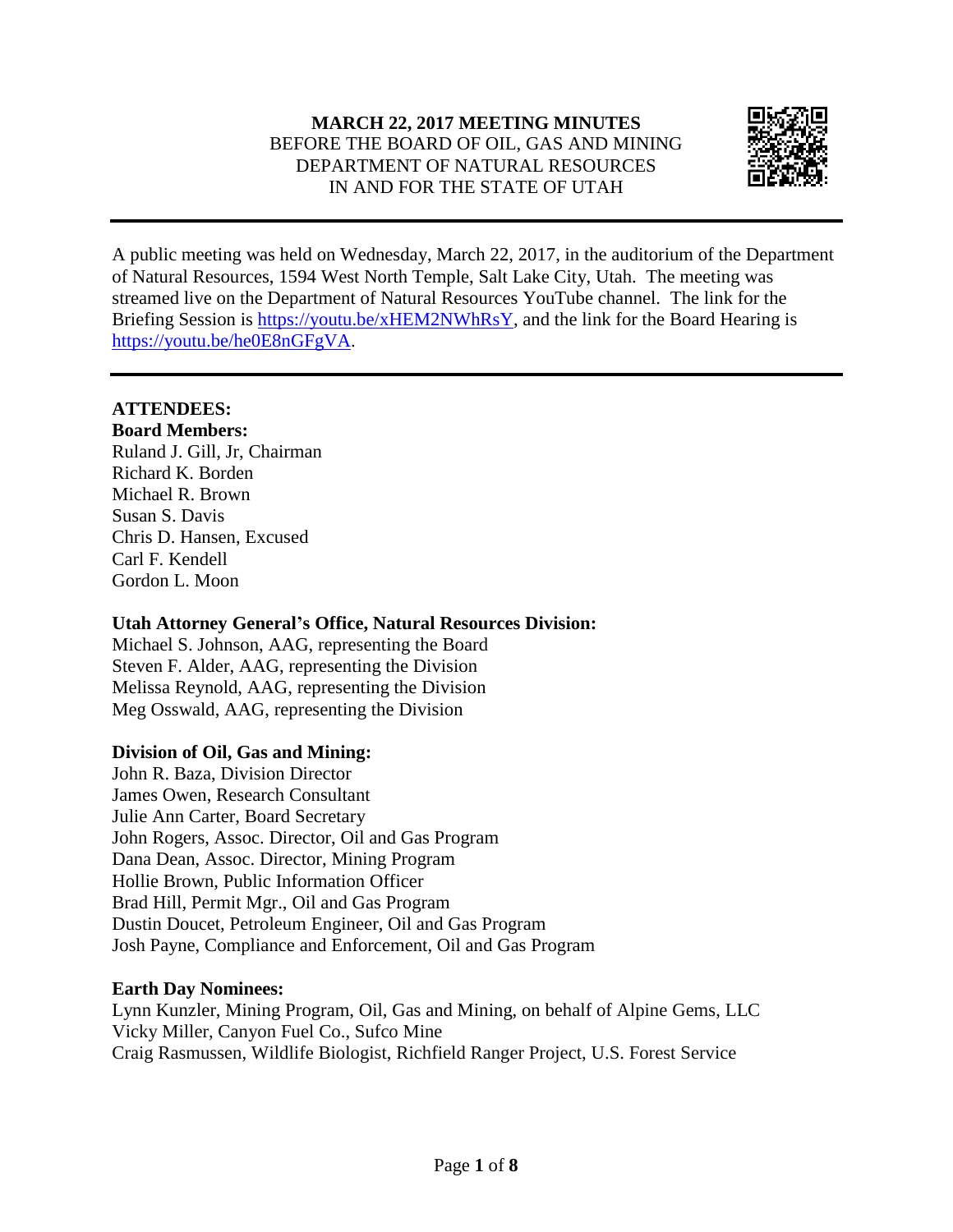#### **Earth Day Nominees continued:**

Zeb Kenyon, Rio Tinto Casey McKee, Anadarko Petroleum Corp Frank Eaton, Anadarko Petroleum Corp John Spencer, Simplot Phosphates, Vernal phosphates operation

#### **Beatty &, Wozniak, P.C**

David P. Bolda, Esq., Attorney for Axia Energy II, LLC

# **Axia Energy II, LLC**

Rick Gallegos - Vice President of Land and Business Development Adam Sayers - President and Founder David Schmude - Vice President of Geology Taryn Frenzel - Vice President of Completions and Engineering

#### **Fox Rothschild LLP**

Brent D. Chicken, Esq., Attorney for EP Energy E&P Company, L.P., and Crescent Point Energy U.S. Corporation

## **EP Energy E&P Company, L.P.**

Michael J. Walcher, Land Advisor Steven A. Biancardi, Reservoir Engineering Advisor

## **Crescent Point Energy U.S. Corporation**

Jordan Wells, Landman Kelly Bruchez, Senior Geologist Mark Ballard, Development Engineer.

## **MacDonald & Miller Legal Services, PLLC**

Frederick M. MacDonald, Esq., Attorney for Newfield Production Company

## **Holland & Hart LLP.**

Mark L. Burghardt, Esq., Holland & Hart LLP., Attorney for Newfield Production Company

#### **Rock & Stone, LLC** Cliff Read, Manager

## **Counsel for the Pinders, Landowners** Brent Gold, Esq.

## *BRIEFING SESSION*

The Chairman, Mr. Ruland J Gil, Jr., called the meeting to order at 8:30 a.m.: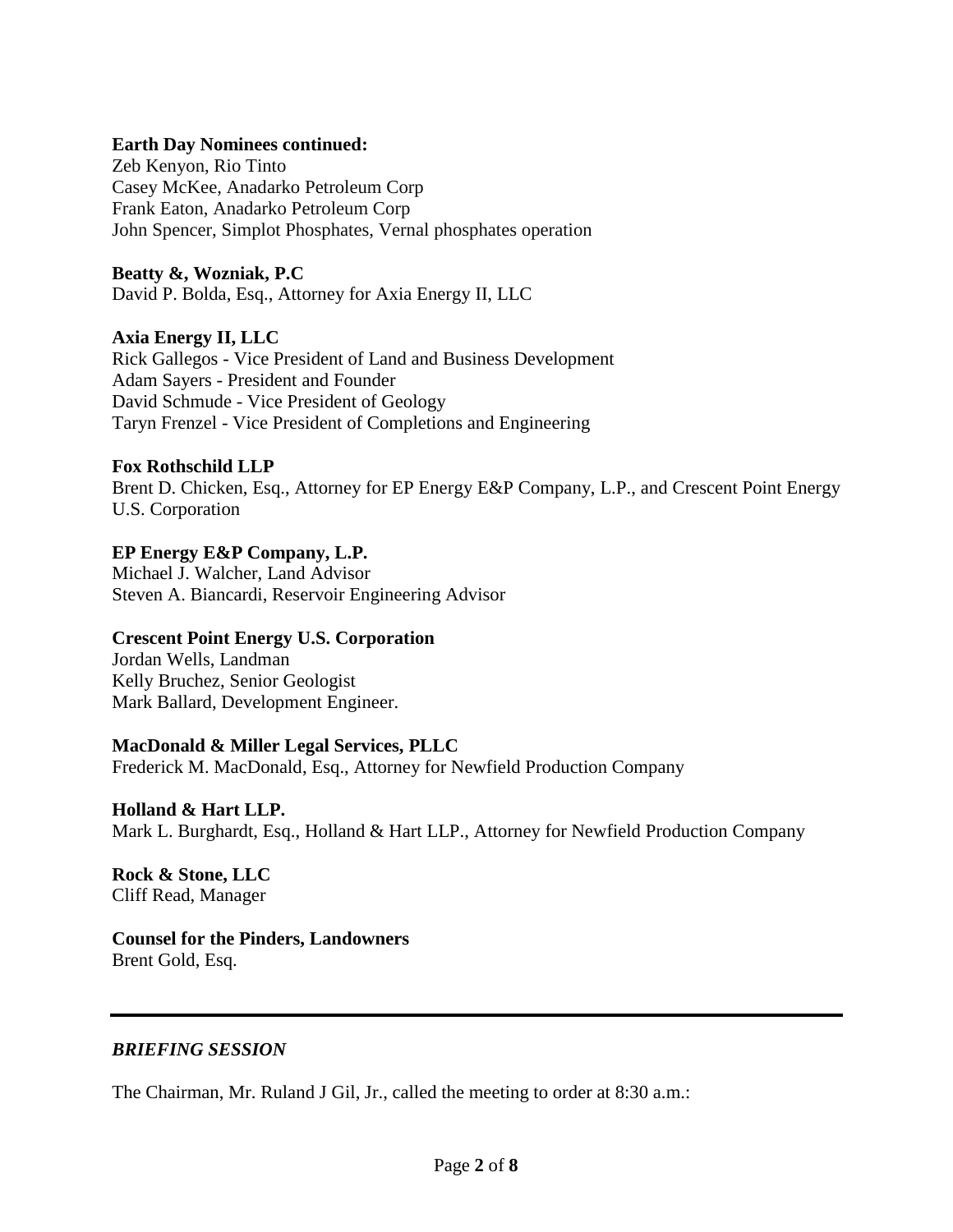1. Legislative Update

Mr. James Owens, Legislative Liaison, updated on the Board on the Legislative session, which ended on March 9, 2017. He reported on Energy and Mineral resolutions and one Administrative Bill. Senate Bill 191 and Senate Bill 189 are amendments to oil and gas rules. House Bill 11 is an administrative rule change which removes political party affiliation for Board Members.

Mr. John Baza reported on the Division's Budget. This year the legislature has continued the funding they provided last year, but we need to cut to our travel budget.

## 2. Earth Day Presentations

Hollie Brown, PIO, introduced the Earth Day nominees who have been invited to give a presentation to the Board. There were five presentations in the following order:

|  | 1. Alpine Gems, LLC |
|--|---------------------|
|--|---------------------|

2. Canyon Fuel Co. – Sufco Mine Sufco Mine

- 
- and Seeding

**Butler Valley Quarries** 3. Rio Tinto East Waste Rock Expansion Project 4. Anadarko Petroleum Corp Greater Natural Buttes – GNB Reclamation

5. Simplot Phosphates Vernal Phosphates Operation

A meeting will be held during a working luncheon in room 1010 to determine next month's Earth Day award winners.

- 3. Other
	- Mike Bradley and Sheryl Bradley, both employees in the Minerals Program, recently passed away. Condolences to the family and recognize that this is a loss to the Division.
	- Melissa Reynolds, who has been our O'Hara Scholar, has landed a job in the AG's office, we wish her the best in her new job.
	- The next field trip for the Board will take place in the Uintah Basin in May. The Hearing will be in Vernal, Utah. We will visit the Deseret power plant.
- 4. Next Month's Agenda and Division Calendar
	- The next Board hearing will be on Wednesday, April 26, 2017.
- 5. Opportunity for Public Comment

The Chairman opened the meeting for public comment. Seeing that there were no comments, the meeting was adjourned at 9:49 a.m.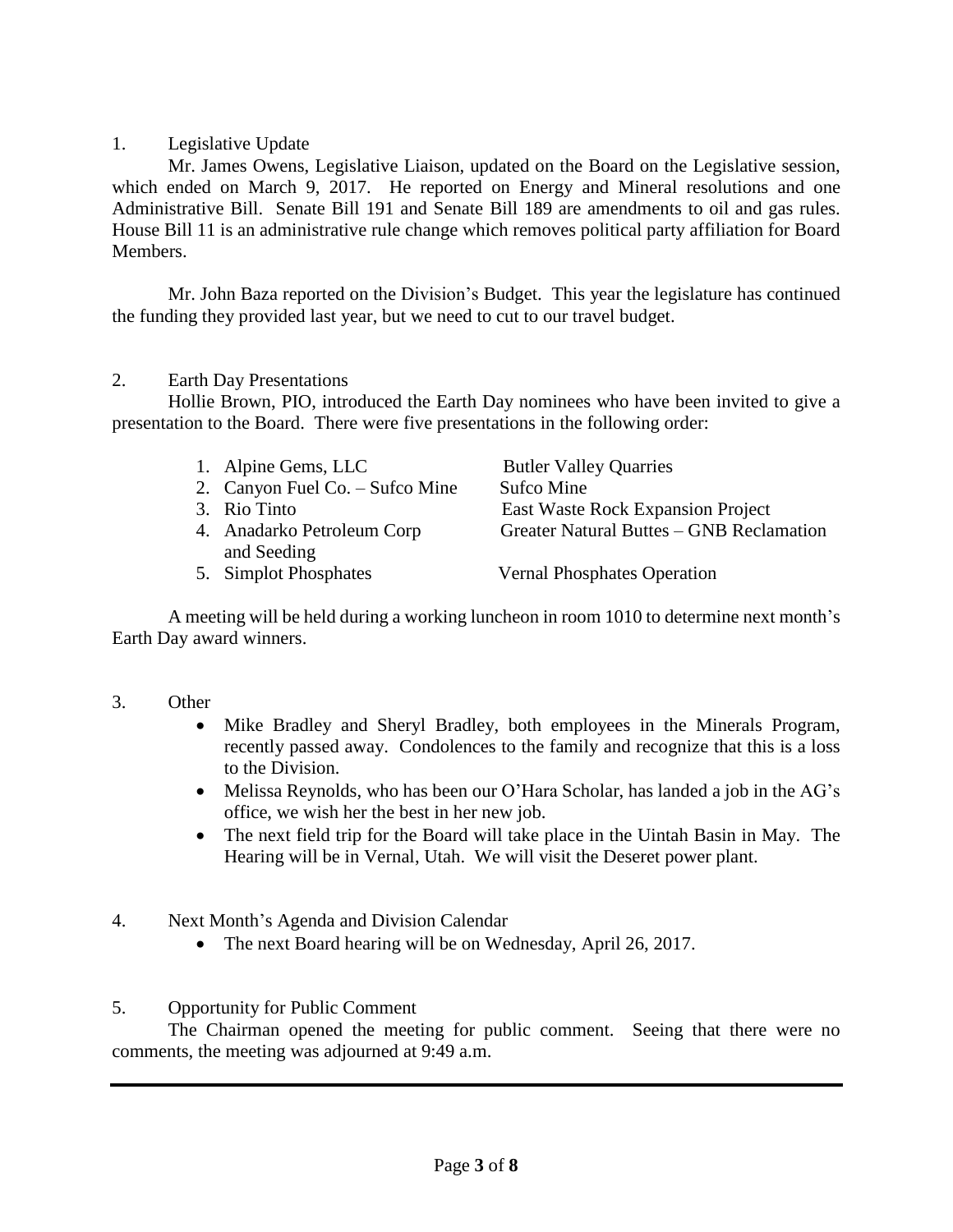The Board heard the following Matters at 10:00 a.m.:

1. Docket No. [2016-018](http://ogm.utah.gov/amr/boardtemp/redesign/2017/03_Mar/Dockets/2016-018_139-140_Axia.php) Cause No. 139-140 – In the matter of the Amended and Restated Request for Agency Action of AXIA ENERGY II, LLC for an order modifying the Board's orders entered in Cause Nos. 131-14, 139-42, 139-90 to establish 1,280-acre (or substantial equivalent) drilling units for the production of oil, gas and associated hydrocarbons from the Lower Green River-Wasatch (Colton) Formations, comprised of Sections 25 through 36 of Township 2 South, Range 2 West, USM and Sections 25 through 28 and 33 through 36, of Township 2 South, Range 3 West, USM, all in Duchesne County, Utah.

Time: 10:02 a.m. to 11:42 a.m.

Board Members present – Ruland J Gill, Jr., Chairman, Richard K. Borden, Michael R. Brown, Susan S. Davis, Carl F. Kendell, and Gordon L. Moon. Chris D. Hansen was excused.

Counsel for the Board – Michael S. Johnson, Assistant Attorney General, Utah Attorney General's Office, Natural Resources Division.

Counsel for the Division – Steven F. Alder, Assistant Attorney General, Utah Attorney General's Office, Natural Resources Division. Witnesses: Dustin Doucet, Brad Hill, and John Rogers.

Counsel for the Petitioner – David P. Bolda, Beatty &, Wozniak, P.C.

Counsel for the Respondent, EP Energy E&P Company, L.P. – Brent D. Chicken, Fox Rothschild LLP

Counsel for the Respondent, Newfield Production Company – Frederick M. MacDonald, Esq., MacDonald and Miller Mineral Legal Services PLLC

The Board granted the request for reconsideration as agreed to by the parties. The vote was unanimous. Mr. Frederick M. MacDonald, Esq., will prepare the order. Ruland J Gill, Jr., Chairman, Richard K. Borden, Michael R. Brown, Susan S. Davis, Carl F. Kendell, and Gordon L. Moon were present to participate in the hearing and vote on the matter. Chris D. Hansen was excused.

2. Docket No. [2017-007](http://ogm.utah.gov/amr/boardtemp/redesign/2017/03_Mar/Dockets/2017-007_131-150_Crescent.php) Cause No. 131-150 – In the matter of the Request for Agency Action of CRESCENT POINT ENERGY U.S. CORPORATION for an order amending the Board's order in Docket No. 2017-002, Cause No. 131-149 to cover additional lands, establish additional 40-acre, overlapping 640-acre and overlapping "stand up" 1,280-acre drilling units, and authorize adjustment of overlapping "stand up" 1,280-acre drilling units, for the production of oil, gas and associated hydrocarbons from the Lower Green River and Green River-Wasatch Formations in portions of Townships 3 and 4 South, Range 2 East, U.S.M., Uintah County, Utah.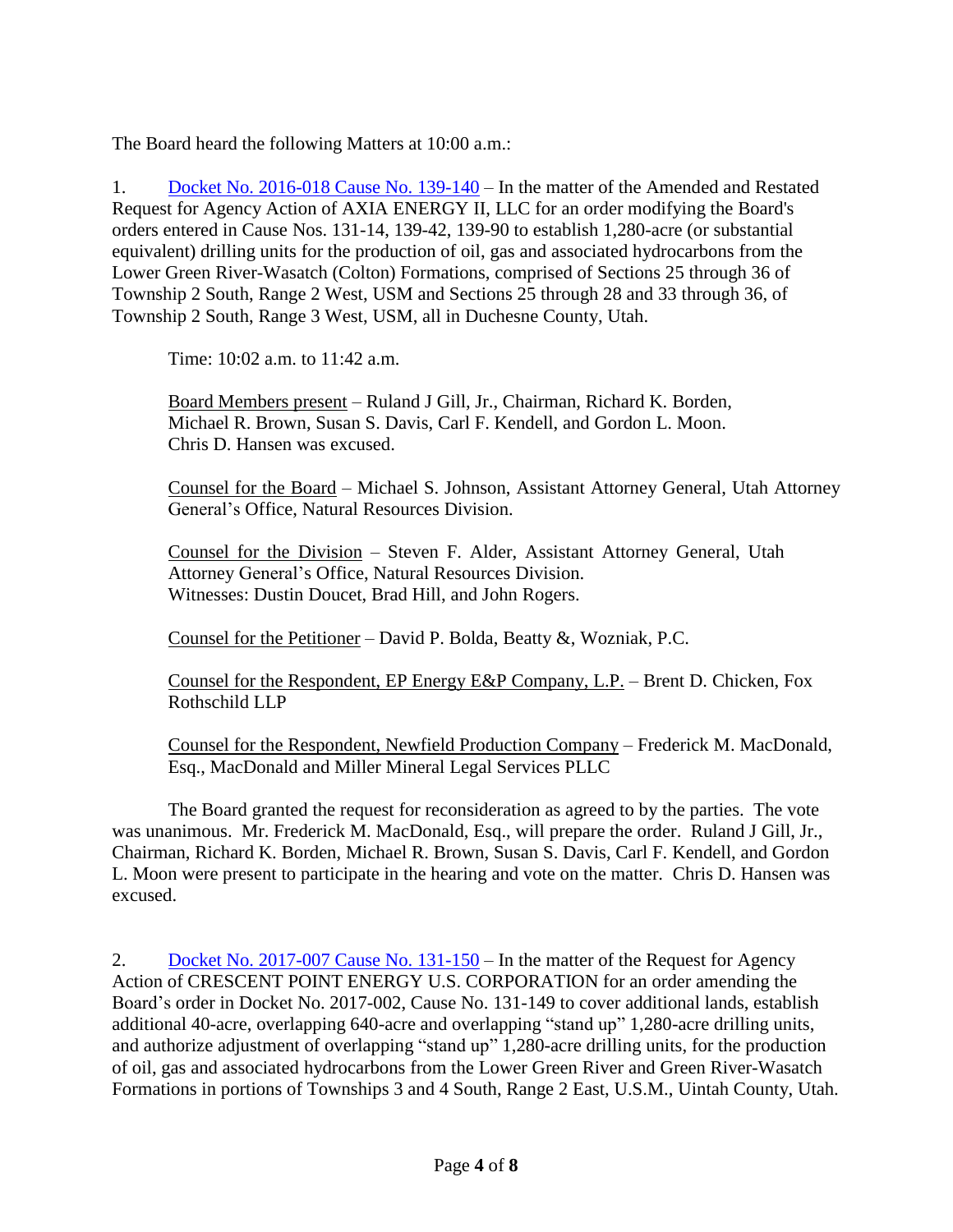Time: 1:04 p.m. to 2:34 p.m.

Board Members present – Ruland J Gill, Jr., Chairman, Richard K. Borden, Michael R. Brown, Susan S. Davis, Carl F. Kendell, and Gordon L. Moon. Chris D. Hansen was excused.

Counsel for the Board: Michael S. Johnson, Assistant Attorney General, Utah Attorney General's Office, Natural Resources Division.

Counsel for the Division: Steven F. Alder, Melissa L. Reynolds, and Meg Osswald, Assistant Attorneys General, Natural Resources. Witnesses: Dustin Doucet, Brad Hill, and John Rogers.

Counsel for Crescent Point Energy U.S. Corporation: Brent D. Chicken, Esq., Fox Rothschild LLP Witnesses: Jordan Wells, Kelly Bruchezt, Mark Ballard

The Petitioner requested that the Request for Agency Action be approved as written with the amendments as discussed today. The Division supports the request with the suggested modifications. The Board granted the Petitioner's request, with the suggested modifications, by unanimous vote. Ruland J Gill, Jr., Chairman, Richard K. Borden, Michael R. Brown, Susan S. Davis, Carl F. Kendell, and Gordon L. Moon were present to participate in the hearing and vote on the matter. Chris D. Hansen was excused.

3. Docket No. [2017-008](http://ogm.utah.gov/amr/boardtemp/redesign/2017/03_Mar/Dockets/2017-008_139-143_Axia.php) Cause No. 139-143 – In the matter of the Request for Agency Action of AXIA ENERGY II, LLC for an order modifying the Board's orders entered in Cause Nos. 131-14, 131-24, 139-42, 139-84, 139-90 and 139-135 to establish 1,280 acre (or substantial equivalent) drilling units for the production of oil, gas and associated hydrocarbons from the Lower Green River-Wasatch (Colton) Formations, comprised of Sections 25, 26, 35 and 36 of Township 2 South, Range 1 West, USM and Sections 27 through 34 of Township 2 South, Range 1 East, USM, all in Uintah County, Utah.

Time: 2:59 p.m. to 5:00 p.m.

Board Members present – Ruland J Gill, Jr., Chairman, Richard K. Borden, Michael R. Brown, Susan S. Davis, Carl F. Kendell, and Gordon L. Moon. Chris D. Hansen was excused.

Counsel for the Board: Michael S. Johnson, Assistant Attorney General, Utah Attorney General's Office, Natural Resources Division.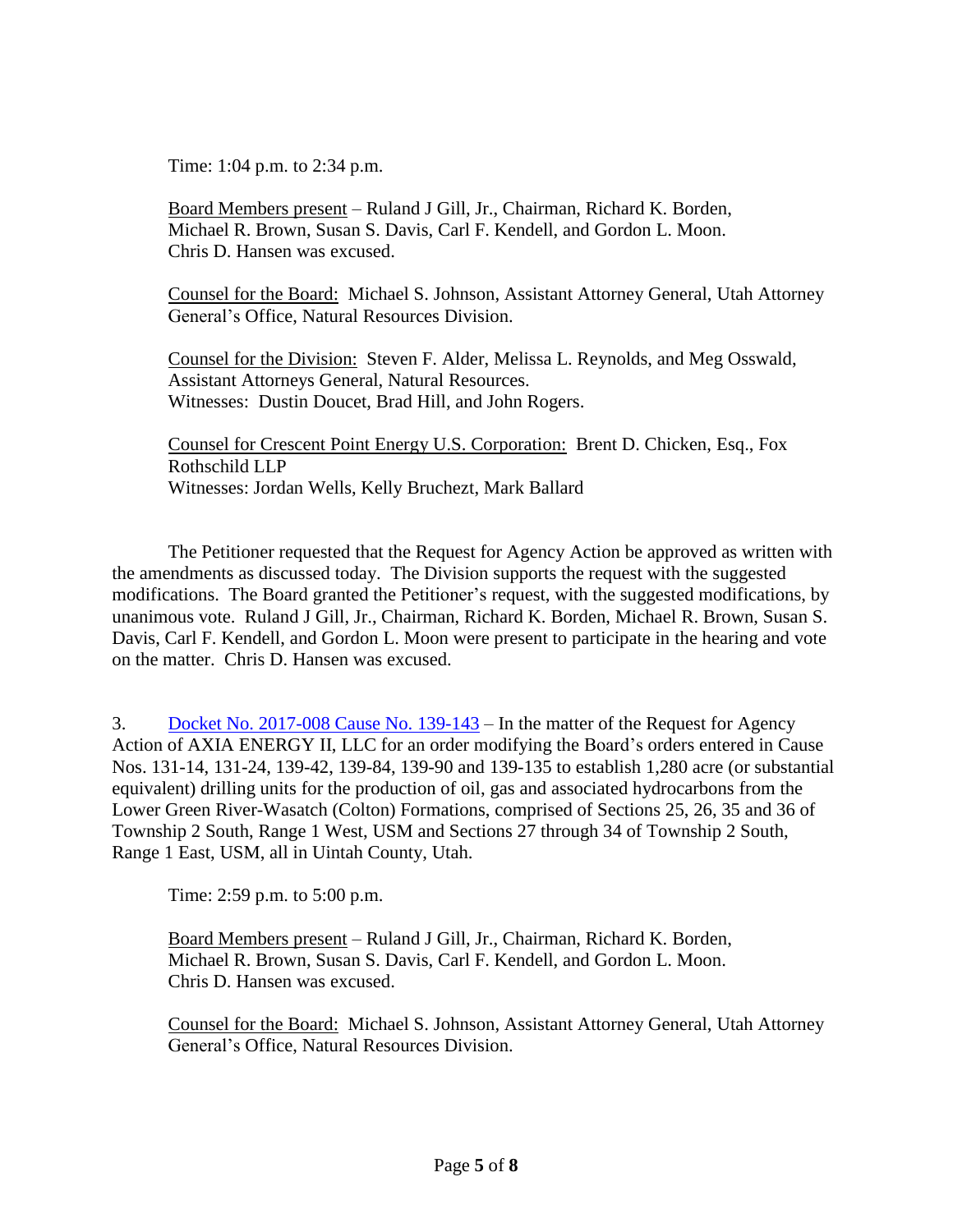Counsel for the Division: Steven F. Alder, Melissa L. Reynolds, and Meg Osswald, Assistant Attorneys General, Natural Resources. Witnesses: Dustin Doucet, Brad Hill, and John Rogers.

Counsel for the Petitioner Axia Energy II, LLC: David P. Bolda, Esq., Beatty & Wozniak, P.C. Witnesses: Rick Gallegos, Adam Sayers, David Schmude, and Taryn Frenzel.

Counsel for the first Respondent EP Energy E&P Company, L.P.: Brent D. Chicken, Esq., Fox Rothschild, L.P.

Counsel for the second Respondent Newfield Production Company: Mark L. Burghardt, Esq., Holland & Hart LLP.

The Board took the matter under advisement. The Board will issue a minute entry at a later date. Ruland J Gill, Jr., Chairman, Richard K. Borden, Michael R. Brown, Susan S. Davis, Carl F. Kendell, and Gordon L. Moon were present to participate in the hearing and vote on the matter. Chris D. Hansen was excused.

4. Docket No. 2017-006 Cause No. [S/013/0008](http://ogm.utah.gov/amr/boardtemp/redesign/2017/03_Mar/Dockets/2017-006_S0130008A_StrawberryRiver.php) A – In the matter of Request by the Division to forfeit the surety held as a CD at Zions Bank; authorizing the Utah Attorney General to take such actions as necessary to collect the amount of the surety, collect fines from the operator; and authorizing use of the forfeited surety for reclamation of the Strawberry River mine, permit no. S/013/008, operated by Rock and Stone, LLC, located in the SE<sup>1/4</sup> of Section 16, Township 4 South, Range 7 West, USBM, in Duchesne County, Utah.

Time: 2:52 p.m. to 2:58 p.m.

Board Members present – Ruland J Gill, Jr., Chairman, Richard K. Borden, Michael R. Brown, Susan S. Davis, Carl F. Kendell, and Gordon L. Moon. Chris D. Hansen was excused.

Counsel for the Board: Michael S. Johnson, Assistant Attorney General, Utah Attorney General's Office, Natural Resources Division.

Counsel for the Division: Steven F. Alder, Melissa L. Reynolds, and Meg Osswald, Assistant Attorneys General, Natural Resources. Witnesses: Leslie Heppler

Counsel for Rock & Stone, LLC: L. Clifton Read, Jr., Manager, Pro Se

Counsel for the Pinders, Landowners: Brent Gold, Esq.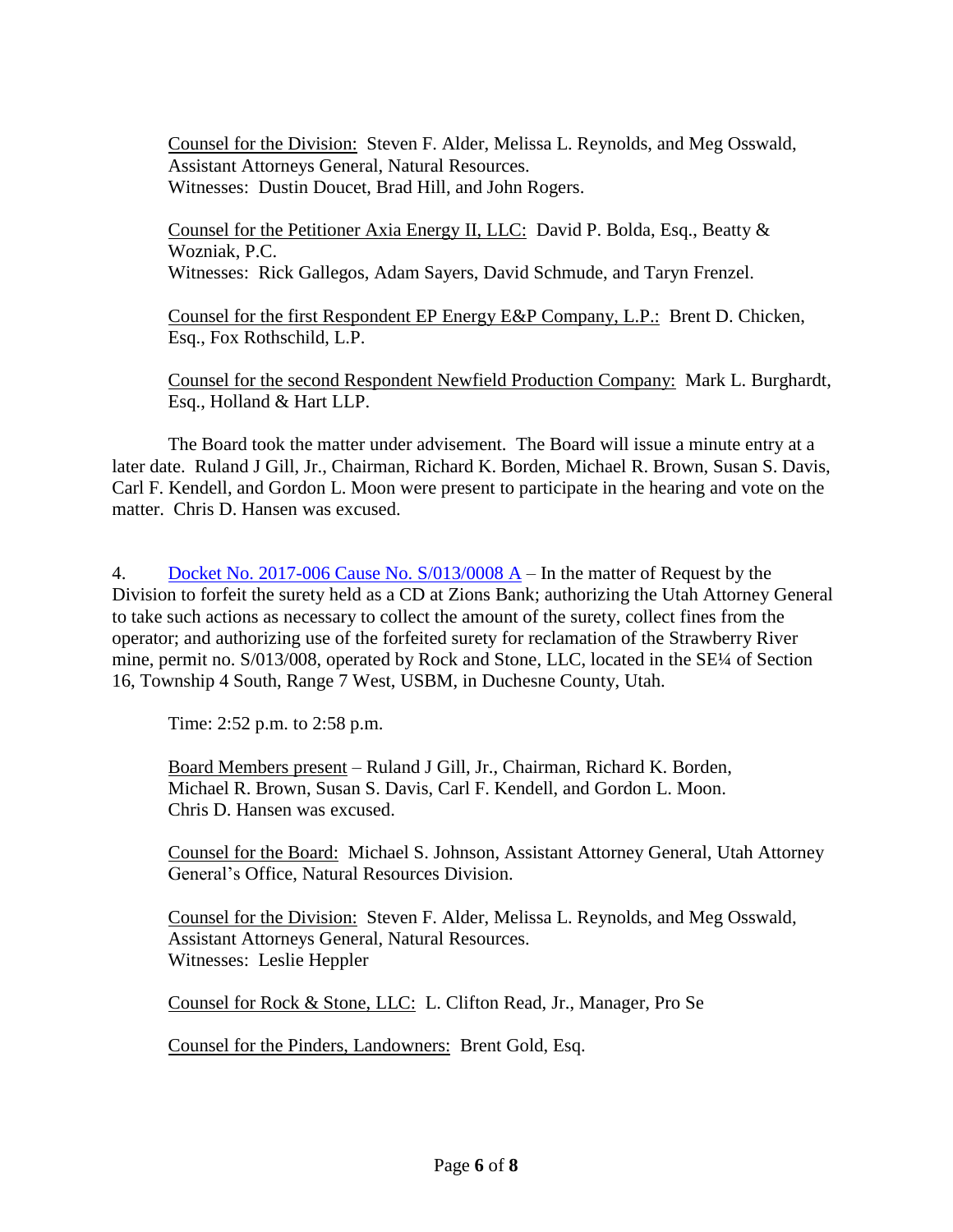A stipulation has been reached between all parties. The Division requested that the Board hold this matter in abeyance until a later date. The Board voted to hold this matter in abeyance by unanimous vote. Ruland J Gill, Jr., Chairman, Richard K. Borden, Michael R. Brown, Susan S. Davis, Carl F. Kendell, and Gordon L. Moon were present to participate in the hearing and vote on the matter. Chris D. Hansen was excused.

5. Docket No. [2017-003](http://ogm.utah.gov/amr/boardtemp/redesign/2017/03_Mar/Dockets/2017-003_283-01_Ahmad.php) Cause No. 283-01 – In the matter of the Request for Agency Action of TARIQ AHMAD challenging certain Notices of Violation issued by the Division of Oil, Gas & Mining.

*(This matter is continued from the February hearing.)*

Time: 5:00 p.m. to 5:01 p.m.

Board Members present – Ruland J Gill, Jr., Chairman, Richard K. Borden, Michael R. Brown, Susan S. Davis, Carl F. Kendell, and Gordon L. Moon. Chris D. Hansen was excused.

Counsel for the Board: Michael S. Johnson, Assistant Attorney General, Utah Attorney General's Office, Natural Resources Division.

Counsel for the Division: Steven F. Alder, Melissa L. Reynolds, and Meg Osswald, Assistant Attorneys General, Natural Resources.

Counsel for Tariq Ahmad: None present

This matter was dismissed by Board Order dated March 15, 2017.

The hearing adjourned at 5:01 p.m.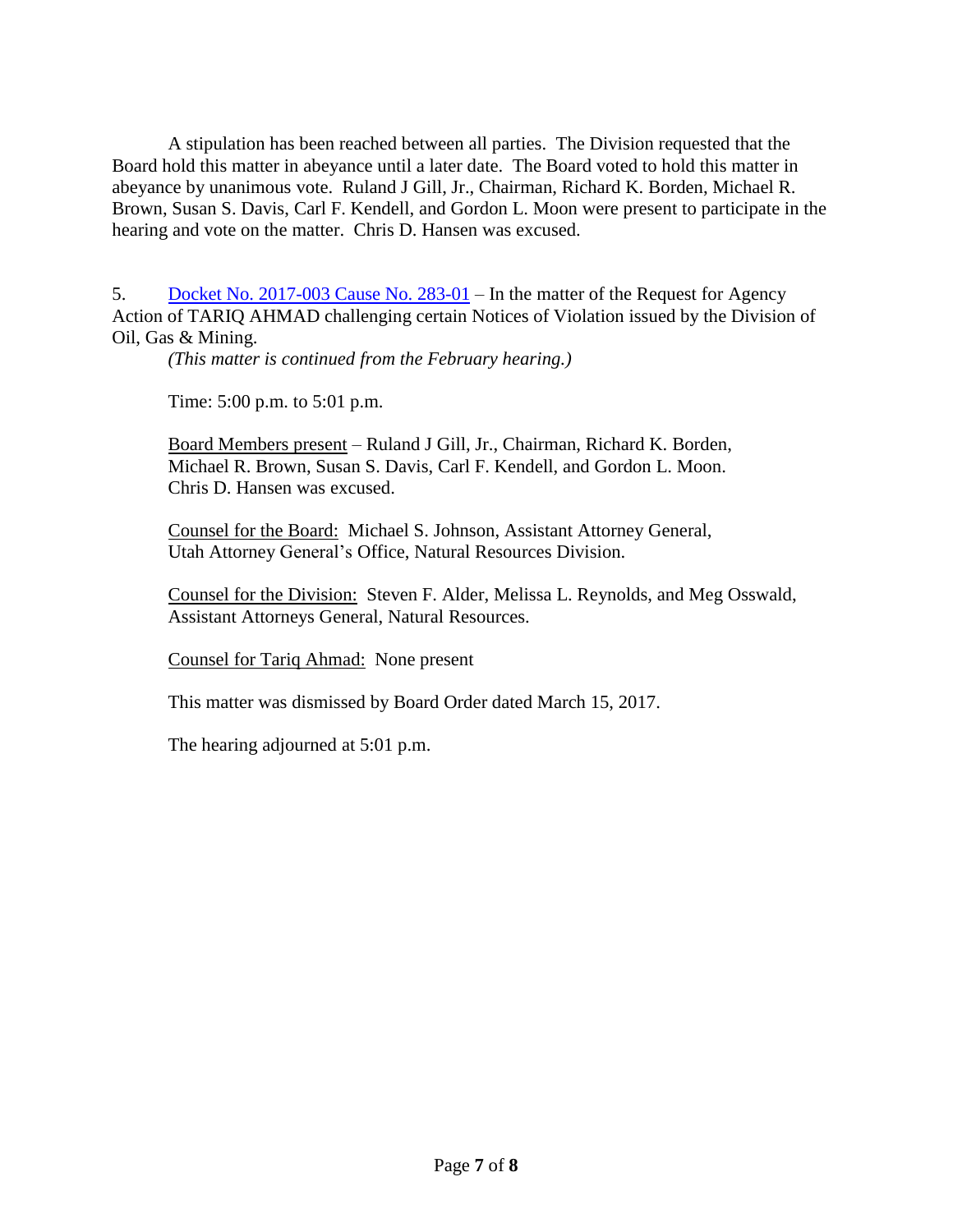## **MARCH 22, 2017 MEETING MINUTES** WORKING LUNCHEON RE: EARTH DAY NOMINATIONS OF THE BOARD OF OIL, GAS AND MINING DEPARTMENT OF NATURAL RESOURCES IN AND FOR THE STATE OF UTAH

## **ATTENDEES:**

**Board Members:** Ruland J. Gill, Jr, Chairman Richard K. Borden Michael R. Brown Susan S. Davis Chris D. Hansen, Excused Carl F. Kendell Gordon L. Moon

## **Utah Attorney General's Office, Natural Resources Division:**

Michael S. Johnson, AAG, representing the Board

## **Division of Oil, Gas and Mining:**

Julie Ann Carter, Board Secretary John Rogers, Assoc. Director, Oil and Gas Program Dana Dean, Assoc. Director, Mining Program Hollie Brown, Public Information Officer Sheri Sasaki, Administrative Assistant

#### **Members of the Public:**

None present.

The Chairman called the lunch meeting to order at 12:12 p.m.

Hollie Brown led the Board members in a discussion of the merits of each of the nominees presentations to determine which operators had met the requirements of an Earth Day Award. The Board decided to give Earth Day Awards to the following nominees:

| 1. Alpine Gems, LLC                        | <b>Butler Valley Quarries</b>                        |
|--------------------------------------------|------------------------------------------------------|
| 2. Canyon Fuel Co. – Sufco Mine Sufco Mine |                                                      |
| 3. Rio Tinto                               | East Waste Rock Expansion Project                    |
| 4. Anadarko Petroleum Corp                 | Greater Natural Buttes – GNB Reclamation and Seeding |

Each nominee will receive an award at the next Board hearing on Wednesday, April 26, 2017. The meeting adjourned at 12:41 p.m.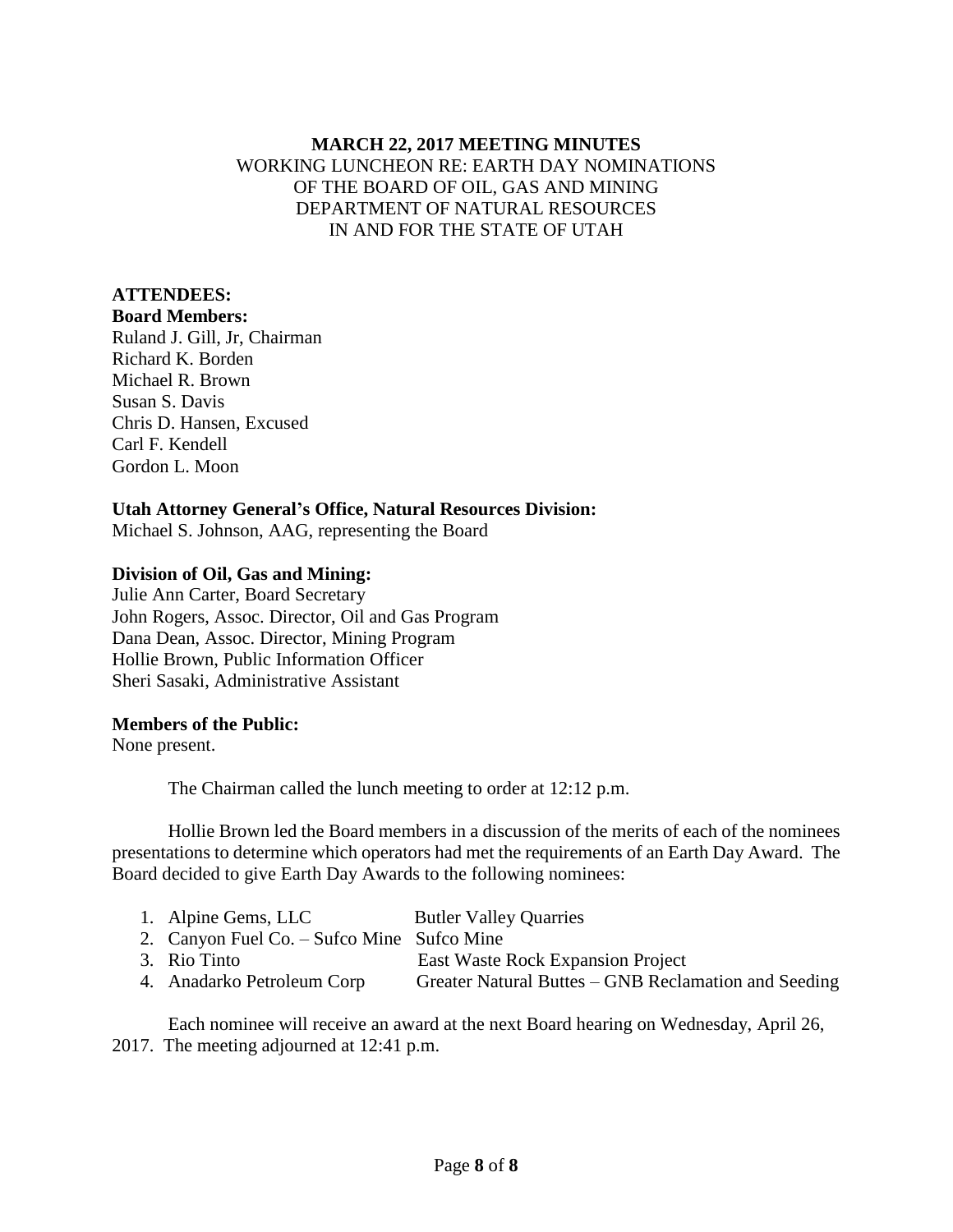|                           |                                                                                                                                     |                     | <b>Utah Division of Oil Gas &amp; Mining</b>                                                                                                                                                                                                                                                                                                                                                                                                                                                                                                                                                                                                                                     | UTAH                                                   |
|---------------------------|-------------------------------------------------------------------------------------------------------------------------------------|---------------------|----------------------------------------------------------------------------------------------------------------------------------------------------------------------------------------------------------------------------------------------------------------------------------------------------------------------------------------------------------------------------------------------------------------------------------------------------------------------------------------------------------------------------------------------------------------------------------------------------------------------------------------------------------------------------------|--------------------------------------------------------|
|                           |                                                                                                                                     |                     |                                                                                                                                                                                                                                                                                                                                                                                                                                                                                                                                                                                                                                                                                  |                                                        |
| <b>Updated 03/10/2017</b> |                                                                                                                                     |                     |                                                                                                                                                                                                                                                                                                                                                                                                                                                                                                                                                                                                                                                                                  |                                                        |
| Bill #                    | <b>Bill Title</b>                                                                                                                   | <b>Bill Sponsor</b> | <b>Bill Purpose</b>                                                                                                                                                                                                                                                                                                                                                                                                                                                                                                                                                                                                                                                              | <b>Bill Status</b>                                     |
|                           |                                                                                                                                     |                     | <b>Energy / Mineral Bills</b>                                                                                                                                                                                                                                                                                                                                                                                                                                                                                                                                                                                                                                                    |                                                        |
| S.B. 189                  | Oil and Gas Operations-<br><b>Amendments</b>                                                                                        | Sen. Hinkins        | This bill expressly preempts the authority of political subdivisions for-<br>the regulation of oil and gas operations, and states that the State<br>occupies the field of regulation.                                                                                                                                                                                                                                                                                                                                                                                                                                                                                            | Did not pass                                           |
| S.B. 191 -<br>2Sub        | Oil and Gas Amendments                                                                                                              | Sen. Okerlund       | This bill allows the Board of Oil Gas $&$ Mining to make an oil and gas<br>drilling unit retroactive to the date of first production of an existing<br>well located within a drilling unit, even if the retroactive date predates<br>the Board's order establishing the drilling unit, if no party to the<br>Board's proceedings objects. Such orders are binding on owners who<br>receive proper notice. The bill also increases the range of the share of<br>production for well pooling orders (now 100% to 400%). The bill also<br>modifies the definition of "consenting owner" and "nonconsenting<br>owner" to include the manner and time frame established by the Board. | Passed, Enrolled,<br>waiting for Governor<br>Signature |
| H.B. 457                  | <b>Carbon Emissions Tax</b>                                                                                                         | Rep. Briscoe        | Joke. Emissions tax on coal, and natural gas.                                                                                                                                                                                                                                                                                                                                                                                                                                                                                                                                                                                                                                    | Did not pass                                           |
|                           |                                                                                                                                     |                     |                                                                                                                                                                                                                                                                                                                                                                                                                                                                                                                                                                                                                                                                                  |                                                        |
| H.B 407                   | Utah Pubic Land<br>Management Act<br>Amendments                                                                                     | Rep. Noel           | This bill modifies the previous prospectively created Utah Division of<br>Land Management (within DNR) to be its own entitiy, the "Department<br>of Land Management ("DLM"). The DLM will be staffed upon the<br>State receiving 250,000 acres of federal lands.                                                                                                                                                                                                                                                                                                                                                                                                                 | Passed, Enrolled,<br>waiting for Governor<br>Signature |
|                           |                                                                                                                                     |                     |                                                                                                                                                                                                                                                                                                                                                                                                                                                                                                                                                                                                                                                                                  |                                                        |
| <b>H.C.R. 11</b>          | <b>Concurrent Resolution</b><br>Urging the President to<br><b>Rescind the Bears Ears</b><br><b>National Monument</b><br>Designation | Rep. Hughes         | This resolution expresses strong opposition to the Bears Ears National<br>Monument designation and urges the U.S. President to rescind.                                                                                                                                                                                                                                                                                                                                                                                                                                                                                                                                          | $2/3/2017$ : Governor<br>Signed                        |
|                           |                                                                                                                                     |                     |                                                                                                                                                                                                                                                                                                                                                                                                                                                                                                                                                                                                                                                                                  |                                                        |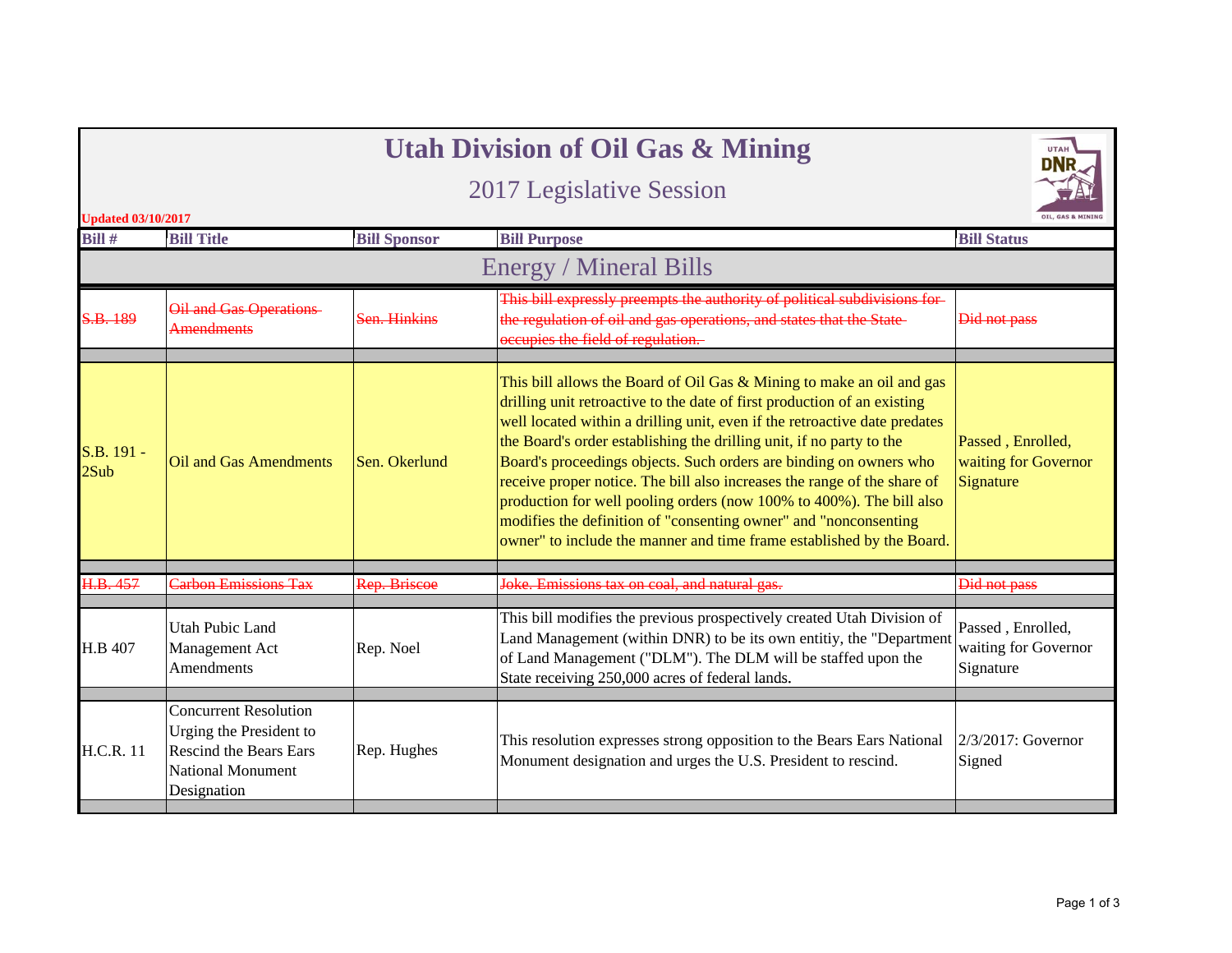| <b>H.C.R. 12</b> | <b>Concurrent Resolution</b><br><b>Urging Federal Legislation</b><br>to Reduce or Modify the<br>Boundaries of the Grand<br><b>Staircase-Escalante National</b><br>Monument | Rep. Noel     | This resolution expresses opposition to the manner in which the Grand<br>Staircase-Escalante National Monument was designated, and urges<br>$2/13/17$ : Governor<br>legislative action from Washington to reduce or modify its boundaries.<br>Signed<br>It also directs Garfield and Kane counties to consult with the BLM and<br>map the minimum acreage necessary.                                                                                                                                                                                                                                                                                 |                                                        |
|------------------|----------------------------------------------------------------------------------------------------------------------------------------------------------------------------|---------------|------------------------------------------------------------------------------------------------------------------------------------------------------------------------------------------------------------------------------------------------------------------------------------------------------------------------------------------------------------------------------------------------------------------------------------------------------------------------------------------------------------------------------------------------------------------------------------------------------------------------------------------------------|--------------------------------------------------------|
|                  |                                                                                                                                                                            |               | <b>Administrative Bills</b>                                                                                                                                                                                                                                                                                                                                                                                                                                                                                                                                                                                                                          |                                                        |
| <b>H.C.R. 1</b>  | <b>Concurrent Resolution on</b><br><b>Public Lands Litigation</b>                                                                                                          | Rep. Stratton | Concurrent resolution that encourages the pursuit of legal action<br>establishing state sovereignty and equal footing, which would lead to<br>the state obtaining control of federal public lands within the state of<br>Utah.                                                                                                                                                                                                                                                                                                                                                                                                                       | Passed, Enrolled,<br>waiting for Governor<br>Signature |
| H.B. 11          | <b>State Boards and</b><br><b>Commissions Amendments</b>                                                                                                                   | Rep. Thurston | This bill removes political party affiliation requirements for 28<br>different State Boards and Commissions. This includes BOGM. Under<br>this bill, Utah Code Section $40-6-4(2)(b)$ is amended to remove the<br>language: "No more than four members shall be from the same political Passed, Enrolled,<br>party." The bill also adds language that states that "the Governor and<br>Senate may not consider or seek to discover the political affiliation of a Signature<br>person when considering the person for appointment". Thus, BOGM<br>membership would no longer be limited to any particular balance of<br>political party affiliation. | waiting for Governor                                   |
| <b>H.C.R 13</b>  | <b>Concurrent Resolution for</b><br>Public Employees' Benefit<br>and Insurance Program                                                                                     | Rep. Dunnigan | This concurrent resolution directs the Public Employees' Benefit and<br>Insurance Program to maintaint the current benefit design<br>notwithstanding actuarial equivalency requirements                                                                                                                                                                                                                                                                                                                                                                                                                                                              | Passed, Enrolled,<br>waiting for Governor<br>Signature |
|                  | Data Breach Notification<br>Requirements                                                                                                                                   | Rep. Perry    |                                                                                                                                                                                                                                                                                                                                                                                                                                                                                                                                                                                                                                                      | <b>Abandoned</b>                                       |
|                  | <b>Family Leave Amendments</b>                                                                                                                                             | Rep. Romero   |                                                                                                                                                                                                                                                                                                                                                                                                                                                                                                                                                                                                                                                      | <b>Did not pass</b>                                    |
| H.B. 207 S2      | Federalism Amendments                                                                                                                                                      | Rep. Ivory    | This bill requires legislators to attend a seminar on the principles of<br>federalism and appropriates money for the development and expansion<br>of a federalism curriculum                                                                                                                                                                                                                                                                                                                                                                                                                                                                         | <b>Did not pass</b>                                    |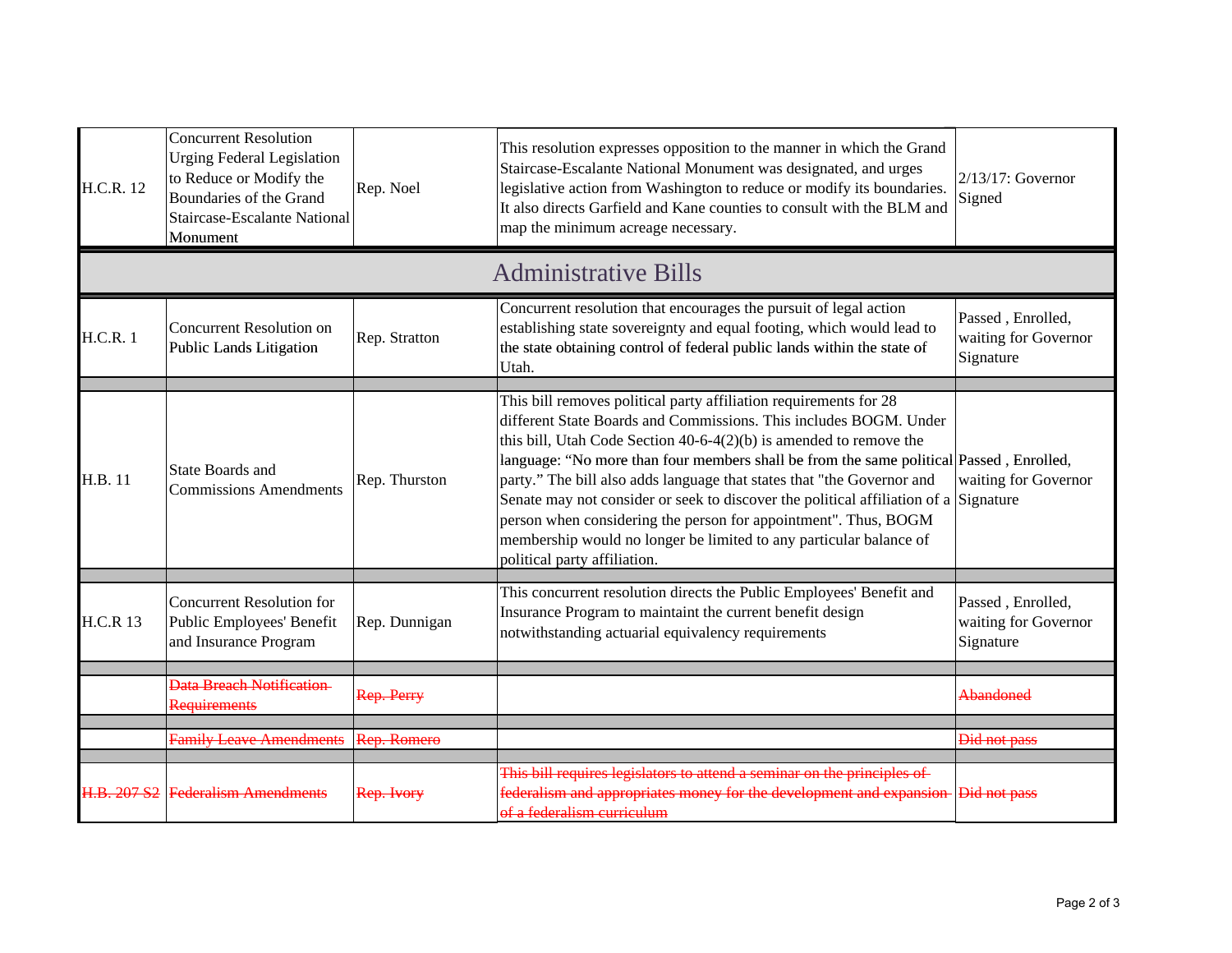| H.B. 399 | out of or in connection with, or resulting from, certain conduct or<br>conditions even if immunity would otherwise be waived; enacts<br>language specifying the relationship between an injury and certain<br>Gov. Immunity<br>Rep. Snow<br>Amendments<br>a claimant to begin an action after the applicable time limit if a<br>previous timely action failed or was dismissed, other than on the |                                                                                                  | Provides that governmental immunity is preserved for an injury arising<br>conduct or conditions in determining whether immunity applies; allows<br>merits, and other conditions are met | Passed, Enrolled,<br>waiting for Governor<br>Signature |
|----------|---------------------------------------------------------------------------------------------------------------------------------------------------------------------------------------------------------------------------------------------------------------------------------------------------------------------------------------------------------------------------------------------------|--------------------------------------------------------------------------------------------------|-----------------------------------------------------------------------------------------------------------------------------------------------------------------------------------------|--------------------------------------------------------|
|          |                                                                                                                                                                                                                                                                                                                                                                                                   |                                                                                                  |                                                                                                                                                                                         |                                                        |
|          | Great Salt Lake<br><del>Commission</del>                                                                                                                                                                                                                                                                                                                                                          | Rep. Nelson                                                                                      | This bill has been abandoned                                                                                                                                                            | Abandoned                                              |
|          |                                                                                                                                                                                                                                                                                                                                                                                                   |                                                                                                  |                                                                                                                                                                                         |                                                        |
| H.B. 336 | <b>Health Reform Amends</b>                                                                                                                                                                                                                                                                                                                                                                       | Rep. Dunnigan                                                                                    | Amends definitions of the Insurance Code                                                                                                                                                | Passed, Enrolled,<br>waiting for Governor<br>Signature |
|          |                                                                                                                                                                                                                                                                                                                                                                                                   |                                                                                                  |                                                                                                                                                                                         |                                                        |
| S.B. 20  | <b>Phased Retirement Amends Sen. Hemmert</b><br>for phased retirement                                                                                                                                                                                                                                                                                                                             |                                                                                                  | Modifies Utah State Retirement and Insurance Benefit Act procedures                                                                                                                     | Passed, Enrolled,<br>waiting for Governor<br>Signature |
|          |                                                                                                                                                                                                                                                                                                                                                                                                   |                                                                                                  |                                                                                                                                                                                         |                                                        |
|          | <b>Public Recording Amends</b>                                                                                                                                                                                                                                                                                                                                                                    | Sen. Stephenson                                                                                  |                                                                                                                                                                                         | <del>Abandoned</del>                                   |
|          |                                                                                                                                                                                                                                                                                                                                                                                                   |                                                                                                  |                                                                                                                                                                                         |                                                        |
| S.B. 21  | Retirement System Amends   Sen. Hemmert                                                                                                                                                                                                                                                                                                                                                           |                                                                                                  | Modifies Utah State Retirement and Insurance Benefit Act retiree<br>notification and benefit conversions relating to retirement options                                                 | Passed, Enrolled,<br>waiting for Governor<br>Signature |
|          |                                                                                                                                                                                                                                                                                                                                                                                                   |                                                                                                  |                                                                                                                                                                                         |                                                        |
| S.B. 105 | Sale of State Lands                                                                                                                                                                                                                                                                                                                                                                               | Established a preference for leasing state land over selling state land<br><del>Sen. Davis</del> |                                                                                                                                                                                         | <del>Did not pass</del>                                |
|          |                                                                                                                                                                                                                                                                                                                                                                                                   |                                                                                                  |                                                                                                                                                                                         |                                                        |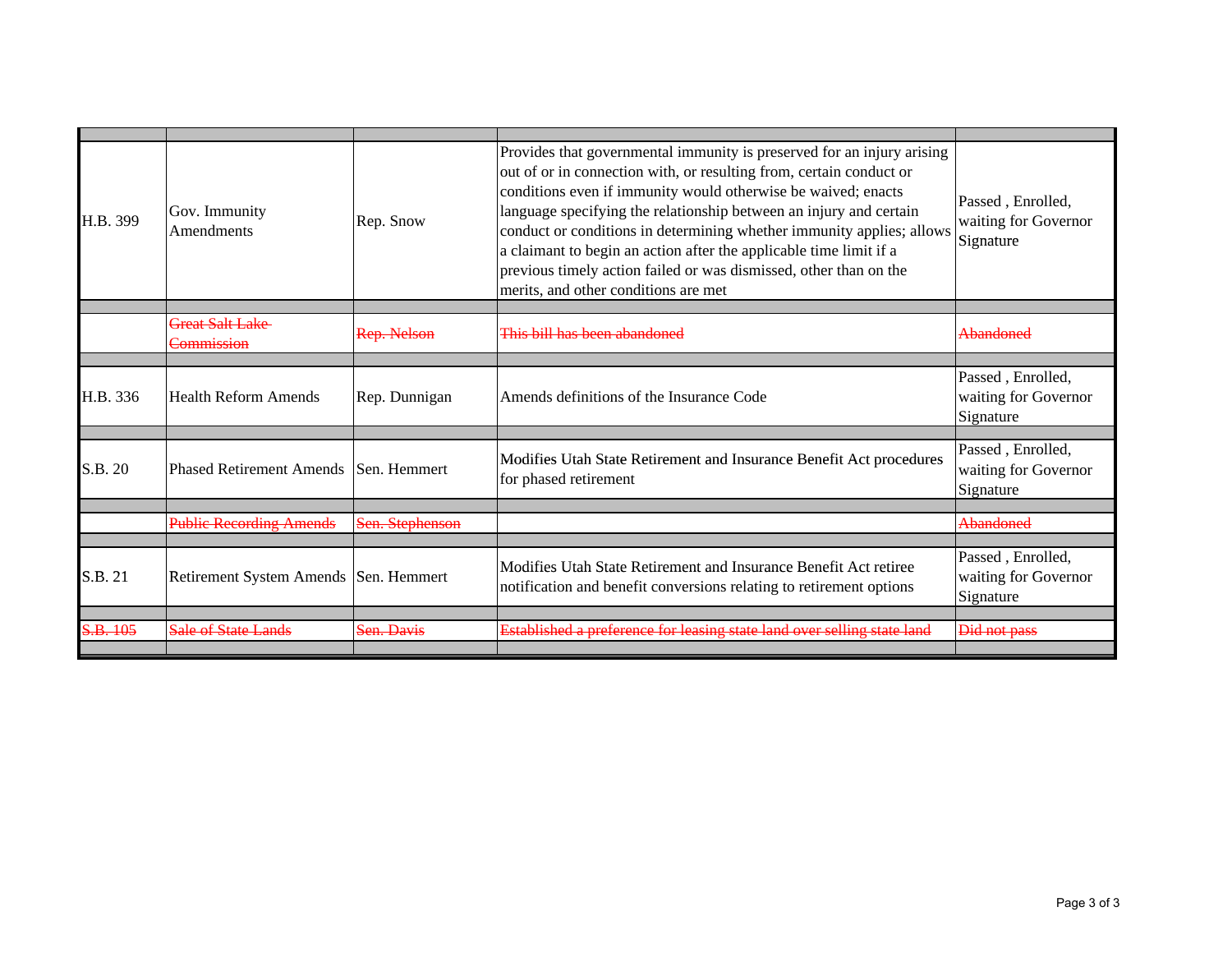## **DRAFT APRIL AGENDA**  BEFORE THE BOARD OF OIL, GAS AND MINING DEPARTMENT OF NATURAL RESOURCES IN AND FOR THE STATE OF UTAH



A public meeting will be held on Wednesday, April 26, 2017, in the auditorium of the Department of Natural Resources, 1594 West North Temple, Salt Lake City, Utah. The meeting will be streamed live on the Department of Natural Resources YouTube channel. The link for the Briefing Session is  $\_\_\_\$ , and the link for the Board Hearing is  $\_\_\_\_\$ .

The Division of Oil, Gas and Mining will conduct a Briefing Session at 9:00 a.m.:

- 1. Presentations of Earth Day Awards (There will be a short break for a group photo)
- 2. Other
- 3. Next Month's Agenda and Division Calendar
- 4. Opportunity for Public Comment

The Board will hear the following Matters at 10:00 a.m.:

1. Per Acre Bonding Costs for Small Mines and Exploration – The Division will present information about average costs per acre for reclamation, followed by an opportunity for public comment. The Board will be asked to approve a figure that will be used for bonding small mines and exploration operations.

2. Docket No. 2017-009 Cause No.  $\text{ACT}/007/020(05)$  – In re: Request by the Utah Division of Oil, Gas and Mining to: (1) Forfeit the reclamation surety; (2) Order the Division to proceed with a Trustees Sale, Foreclosure, or other Sale of the real property held as surety for the reclamation obligations and use the proceeds from the sale for reclamation of the Horizon Mine; (3) Authorize the Utah Attorney General to proceed as necessary to recover civil penalties from officers, directors, or agents of Hidden Splendor Resources, Inc., for failure to abate violations; and (4) Direct the Division and Utah Attorney General to take all necessary actions to require Alexander H. Walker III, and any other agents, owners, and controllers of Horizon Mine, to complete reclamation of the Horizon Mine, Permit No. ACT/007/020, located in Sections 13 and 17, Township 13 South, Range 8 East, SLM, Carbon County, Utah.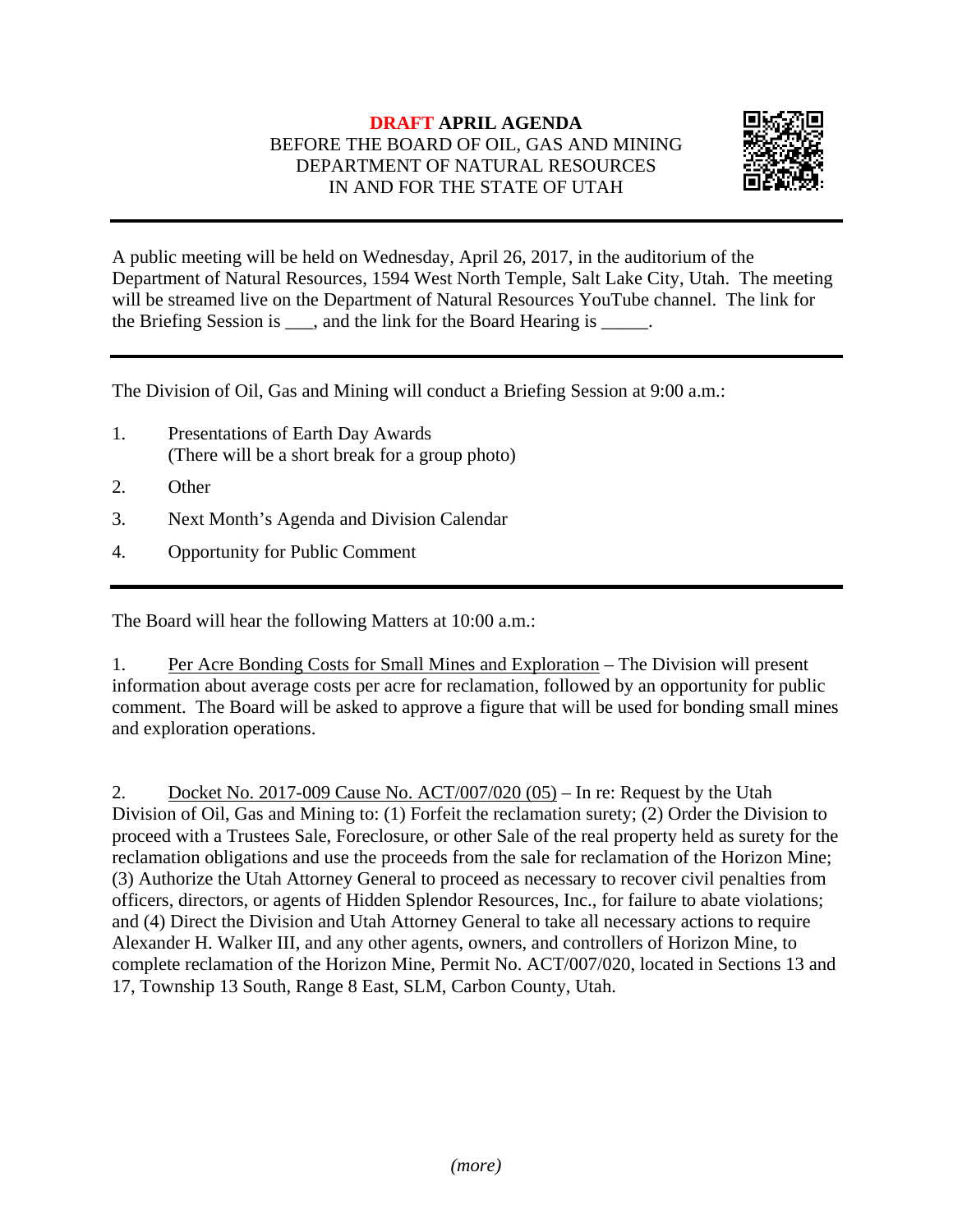## **Board Hearing Agenda for April 26, 2017**

3. Docket No. 2017-010 Cause No. 139-144 – In the matter of the Request for Agency Action of AXIA ENERGY II, LLC for an order pooling all interests, including the compulsory pooling of the interests of certain non-consenting and unlocatable owners, within two 1,280-acre drilling units established for the production of oil, gas and associated hydrocarbons from the Lower Green River-Wasatch (Colton) Formations, comprised of all of Sections 29 and 32, and 28 and 33 of Township 2 South, Range 2 West, U.S.M., Duchesne County, Utah.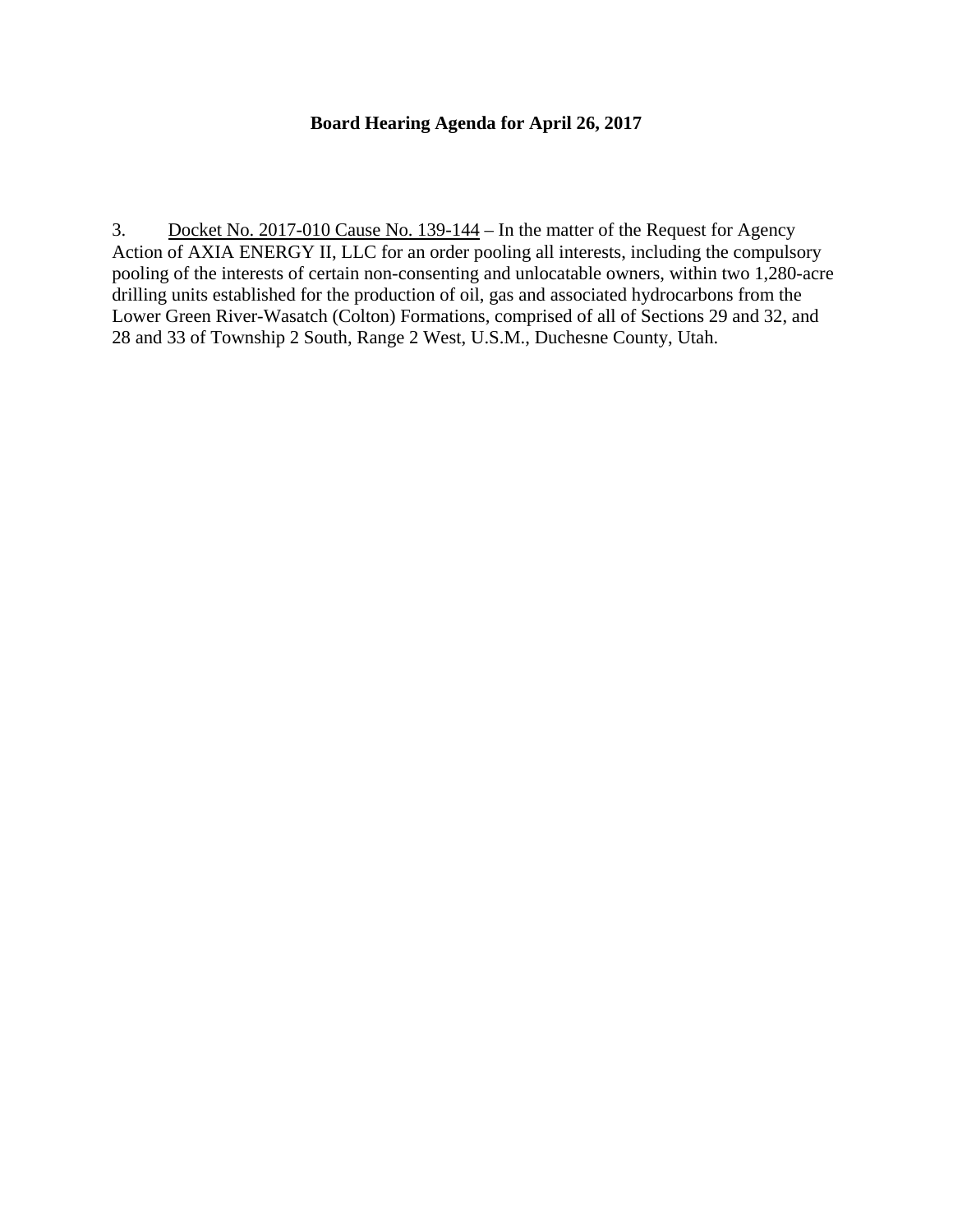| March 2017                    |                           |                |                                            |                                              |                                                                                                                                                               |                                                                                                                              |
|-------------------------------|---------------------------|----------------|--------------------------------------------|----------------------------------------------|---------------------------------------------------------------------------------------------------------------------------------------------------------------|------------------------------------------------------------------------------------------------------------------------------|
| Sunday                        | Monday                    | Tuesday        | Wednesday                                  | Thursday                                     | Friday                                                                                                                                                        | Saturday                                                                                                                     |
|                               |                           |                | 1                                          | $\overline{2}$                               | 3                                                                                                                                                             | $\overline{4}$                                                                                                               |
| 5                             | 6                         | $\overline{7}$ | 8<br>Filing Day - Motions and<br>Responses | 9<br>Legislature adjourns<br>General Session | 10<br>Filing Day - RAA's                                                                                                                                      | 11                                                                                                                           |
| 12<br>Daylight Savings Begins | 13                        | 14             | 15                                         | 16                                           | 17                                                                                                                                                            | 18                                                                                                                           |
| 19                            | 20                        | 21             | 22<br><b>Board Hearing</b>                 | 23                                           | 24                                                                                                                                                            | 25                                                                                                                           |
| 26                            | 27<br><b>Exhibits Due</b> | 28             | 29                                         | 30                                           | 31                                                                                                                                                            |                                                                                                                              |
|                               |                           |                |                                            |                                              | February 2017<br>Su M T W Th F Sa<br>$1 \quad 2 \quad 3 \quad 4$<br>$5 \t6 \t7 \t8 \t9 \t10 \t11$<br>12 13 14 15 16 17 18<br>19 20 21 22 23 24 25<br>26 27 28 | April 2017<br>Su M T W Th F Sa<br>2 3 4 5 6 7 8<br>9 10 11 12 13 14 15<br>16 17 18 19 20 21 22<br>23 24 25 26 27 28 29<br>30 |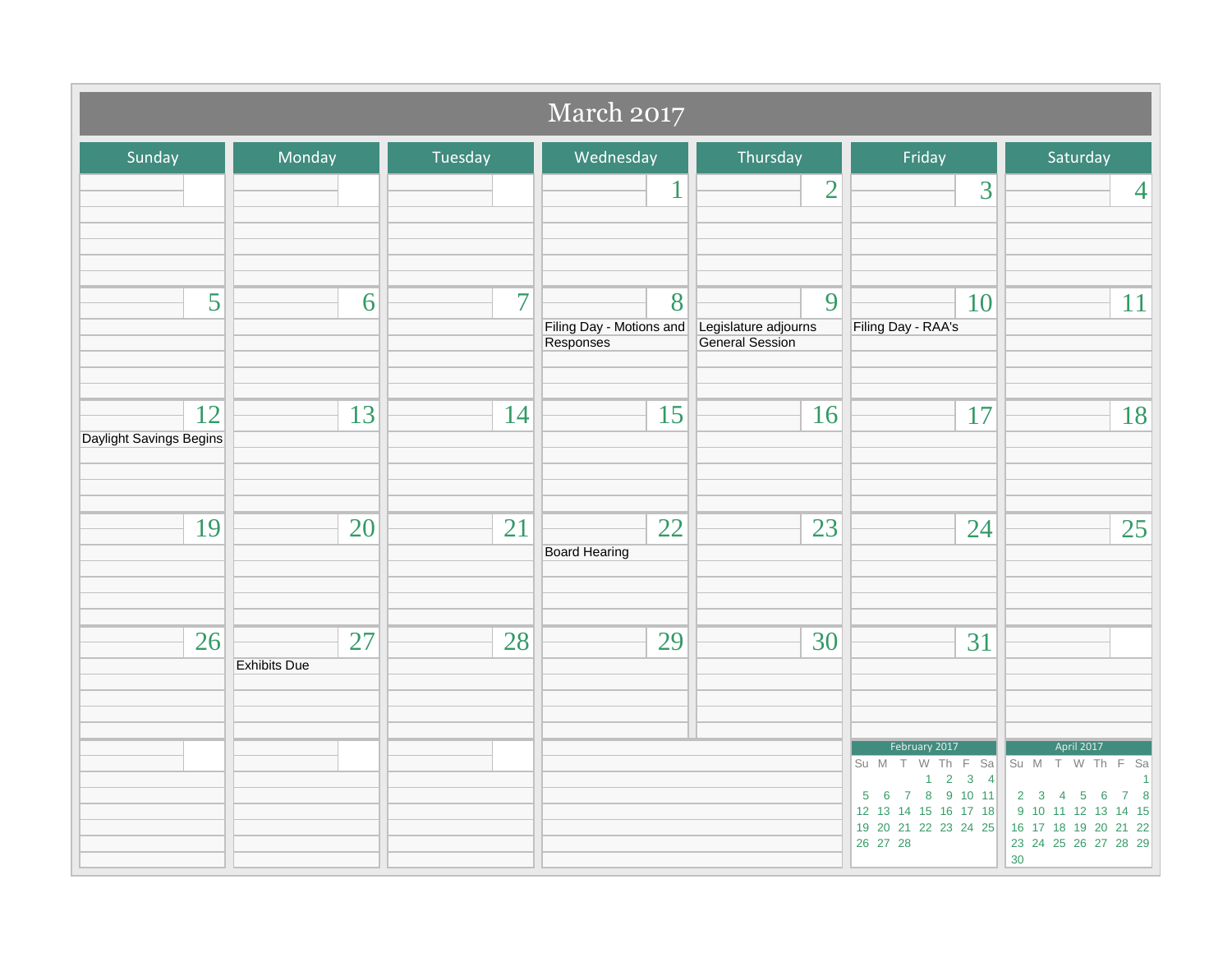|                | April 2017                |                |                                                    |                                                |                                                                                                                     |                                                                                                                                                                                                                                |  |
|----------------|---------------------------|----------------|----------------------------------------------------|------------------------------------------------|---------------------------------------------------------------------------------------------------------------------|--------------------------------------------------------------------------------------------------------------------------------------------------------------------------------------------------------------------------------|--|
| Sunday         | Monday                    | Tuesday        | Wednesday                                          | Thursday                                       | Friday                                                                                                              | Saturday                                                                                                                                                                                                                       |  |
|                |                           |                |                                                    |                                                |                                                                                                                     | 1                                                                                                                                                                                                                              |  |
| $\overline{2}$ | $\overline{3}$            | $\overline{4}$ | 5                                                  | 6<br>Collaborative Group<br>Meeting - Duchesne | $\overline{7}$                                                                                                      | 8                                                                                                                                                                                                                              |  |
| 9              | 10<br><b>Filing Day</b>   | 11             | 12                                                 | 13                                             | 14                                                                                                                  | 15                                                                                                                                                                                                                             |  |
| 16             | 17                        | 18             | 19                                                 | 20                                             | 21                                                                                                                  | 22                                                                                                                                                                                                                             |  |
| 23             | 24<br><b>Exhibits Due</b> | 25             | 26<br>Board Hearing - Earth<br>Day Awards Ceremony | 27                                             | 28                                                                                                                  | 29                                                                                                                                                                                                                             |  |
| 30             |                           |                |                                                    |                                                | March 2017<br>Su M T W Th F Sa<br>$1 \quad 2 \quad 3 \quad 4$<br>$5 \t6 \t7 \t8 \t9 \t10 \t11$<br>26 27 28 29 30 31 | May 2017<br>Su M T W Th F Sa<br>$1 \quad 2 \quad 3 \quad 4$<br>$\overline{5}$<br>$6\overline{6}$<br>7 8 9 10 11 12 13<br>12 13 14 15 16 17 18 14 15 16 17 18 19 20<br>19 20 21 22 23 24 25 21 22 23 24 25 26 27<br>28 29 30 31 |  |